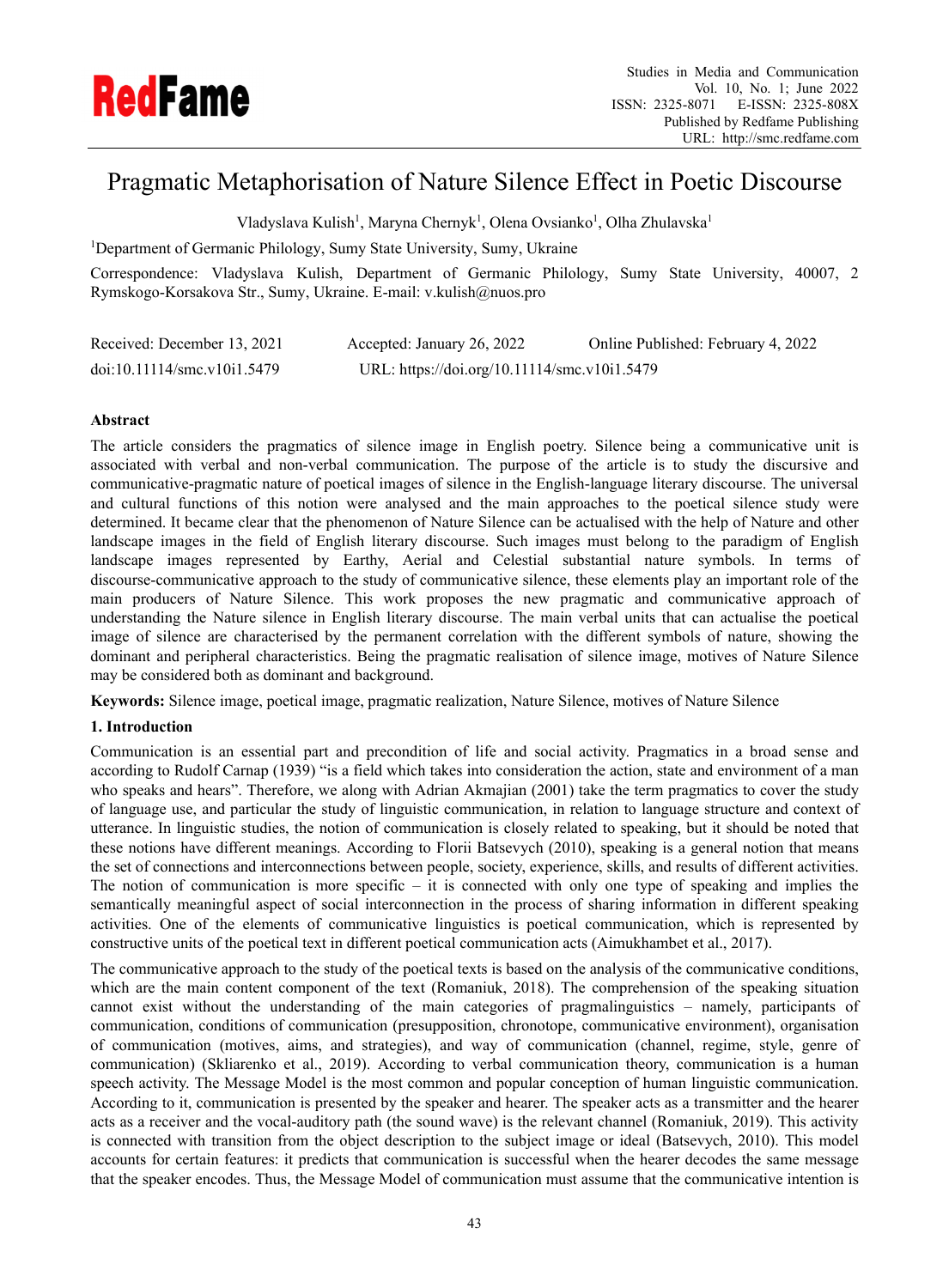determined by the meaning of the sentence, and the speakers speak literally and directly (Akmajian, 2001).

Psychological analysis of each activity foresees its structuring into the following elements: 1) motive – a reason, or stimulus to act; 2) aim – conscious understanding of the result, which can be gained in the process of the activity (the aim is closely connected with the motive and influences the further activity); 3) action – a realisation of something according to specific aim connected with a general aim; 4) operation – a way of action realisation (Batsevych, 2010; Kulakhmetova et al., 2017). Basically, the connection of these elements can be presented as inferenxial in the Inferential Model. This model of linguistic communication works when the hearer, upon hearing an expression, recognizes the speaker's communication intention. It means that linguistic communication works when speaker and hearer use the system of inferential strategies (direct/indirect, literal/nonliteral) (Akmajian, 2001). Speech activity has the same features as any other activity and, according to features classification, it relates to inner, literary, and cognitive characteristics. The theory of speech activity includes psycholinguistics (studying inner psychophysiological conditions of speech production and understanding) and communicative linguistics (a theory of speech communication investigating psychosocial conditions of speech production and understanding). Such tandem speech communication is considered as social interconnection, including information sharing and description of social connections during speech communication (Issakova et al., 2021).

In frames of communicators' interaction, silence in the English-language literary discourse is characterised by dialogical nature. In literary discourse and speech, there are both non-verbal and verbal components of communication. Non-verbal components – including silence – are elements of the communicative code with non-verbal (but symbolic) nature, serving to create, transmit, and perceive messages with the help of speech code (Batsevych, 2010). Verbal components are the means of language code – i.e., words, phrases, sentences (messages), and texts – which transmit information (Batsevych, 2010; Tsvetkova et al., 2021). The main question is, how exactly is the non-verbal component of communication, such as silence, transmitted in written speech? The answer becomes transparent when researching both lexicographic and empirical sources of information. Poetical silence in the English-language literary discourse is realised at various structural levels, namely lexical (due to dominant verbalisers and peripheral synonyms), syntactic (due to impersonal sentences), and graphic (due to punctuation marks that indicate a break in the written speech).

Thus, the purpose of our research is to study the discursive, communicative, and pragmatic nature of poetical images of silence in the English-language literary discourse. The purpose of the study led to the following tasks:

- to systematise scientific approaches to the study of literary image in terms of contemporary linguistics;
- to develop a comprehensive methodology for analyzing the poetical image of silence in the English-language literary discourse;
- to identify the main verbalisers of silence as a non-verbal means of communication in the English-language literary discourse;
- to model the paradigm of images of the English-speaking literary space and to create a dictionary of silent natural referents.

These tasks, together with the specific purpose of the study, allowed us to conduct a comprehensive analysis of natural silence in poetic discourse.

# **2. Method**

Taking into account the constant interest of scientists in non-verbal communication and in discursive and pragmatic peculiarities of silence, it is crucial to study systematically the poetical images of silence and their individual psychological and socio-cultural nature.

The research material contains the texts of English-speaking authors of the 18–20th centuries, united by a standard thematic block of landscape lyrics. The validity of this material is grounded firstly because English lyrics are the foundation and basis of literary English, and secondly, we define this study as the first stage of the comprehensive research of the communicative silence implementation in the diachronic terms. The research is based on the following methods:

- classification method (to build a paradigm of landscape images of English poetry). It includes semantic classification of nature symbols, identifying components of the communicative act of silence components are used during the implementation of the communicative act of silence, revealing the motives of silence;
- deductive analysis (to study the semantic and syntactic features of the image of silence);
- descriptive method (for an accurate and complete description of language units that explain nature silence);
- component analysis (to study the central semantic units of silence, which are presented both in lexicographic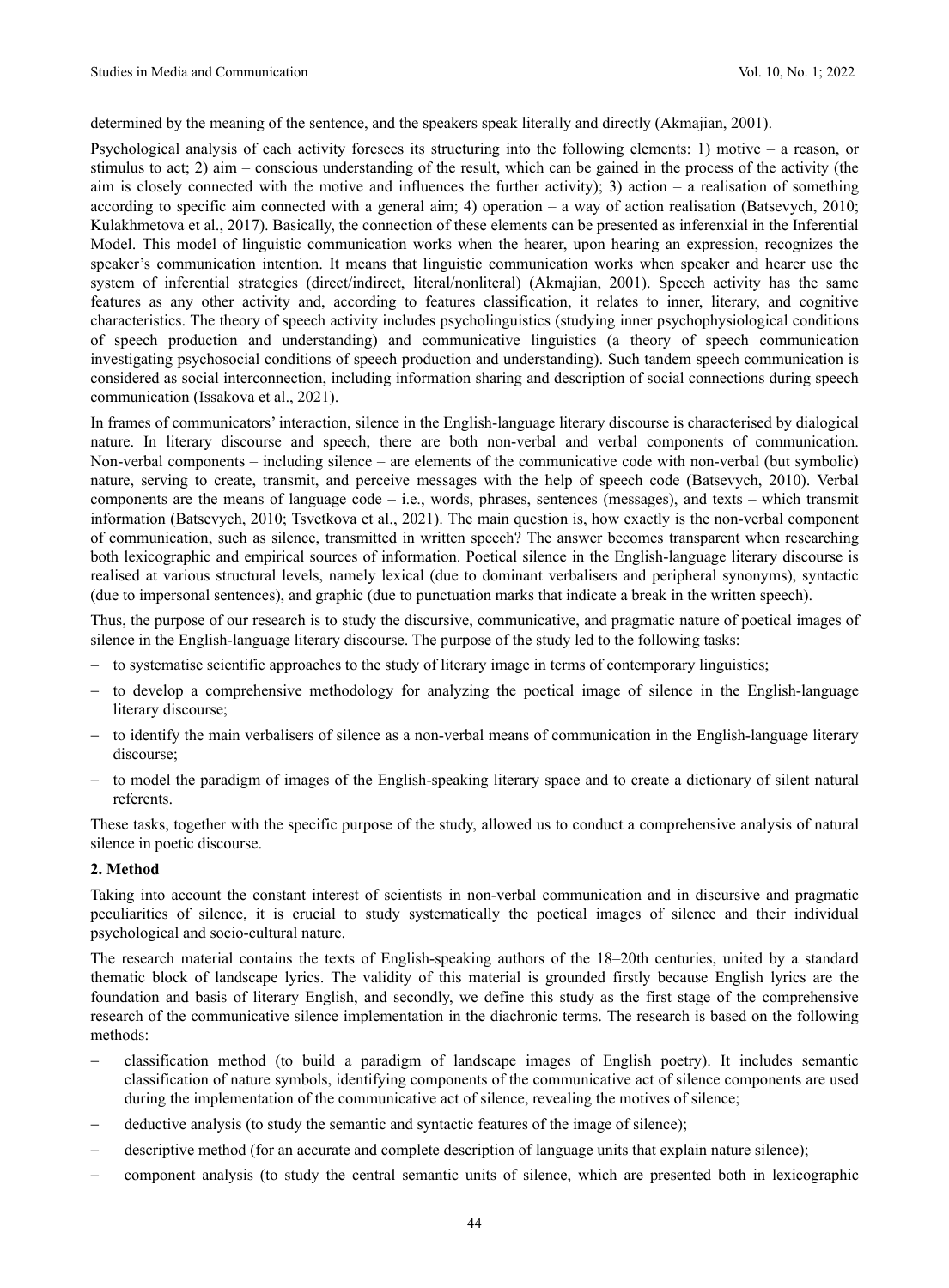sources and in English-language literary discourse for further comparison);

- communicative-pragmatic analysis (to reveal the main participants of non-verbal communication and study their behaviour, situation, and purpose);
- intentional analysis (for the formation and analysis of the author's intention, which is manifested in the pragmatics of the poetical silence);
- diachronic approach (for a comprehensive analysis of English poetical works of the 18–20th centuries).

By analysing the empirical evidence, due to poetical images' communicative approach, we distinguished all Nature Silence participants and divided them according to topographic rule into three groups: Earthy, Aerial, and Celestial. Due to the importance of such an element for the people's understanding, we considered Nature as the main element of the English landscape lyrics.

Words related to the image of Nature Silence are characterised by continuity, positional and syntactic independence, and flexibility (ability to form new words and meanings). Such characteristics are dominant for image of Nature Silence formation. This image's main verbaliser is word silence, which can be used for Homo Silence (silence of human beings) and Nature Silence.

# **3. Results and Discussion**

## *3.1 Lexical and Semantic Characteristics of Nature Silence*

English-language literary discourse as an empirical basis of communicatively significant silence study is valid for the experiment, as it has given the significant representation of silent situations and the corresponding narrator's interpretation (Kobyakova, 2007). In literary discourse, entirely anthropocentric, linguistic personalities are represented by the narrator and the reader. The silent effect is a kind of the core of communication, which affects writing through specific non-verbal (graphic) and verbal means. Thanks to the narrator, the reader comprehends the nature of human behaviour in the environment, as well as the mental and psychological state of the characters, including communicative silence. Communicatively significant silence in English-language literary discourse differs in its producers, which can be divided into two groups: Homo Silence (i.e, silence that is produced by human beings) and Nature Silence (silence produced by nature and its main components) (Issakova et al., 2021).

In English lyric poetry, the image of Nature and its symbols are personified and metaphorised, which allows us to speak of Nature Silence. Lexicographic analysis indicated the main lexical elements that exteriorise poetical silence and act as dominant (silence, calm, quiet, and still) and peripheral (whisper, murmur, mute, etc.) verbalisers. Three main groups present a semantic classification of Nature Silence image. Such nature symbols are very important for the English-speaking world view. Presentation of the English poetry leads to the statement that the main nature events are concentrated among real nature symbols: Earthy, Aerial, and Celestial. Earthy symbols have such components as Earth (earth, field), Water (water, ocean, stream, river, waterfall, sea, wave), and Flora (tree, flower, grass) (Figure 1).



Figure 1. Semantic classification of Nature symbols

It should be noted that the image of water, in general, takes the leading position in English poetry because of the particular attitude to seas. This image evokes many associations in the British's minds; it can be associated with various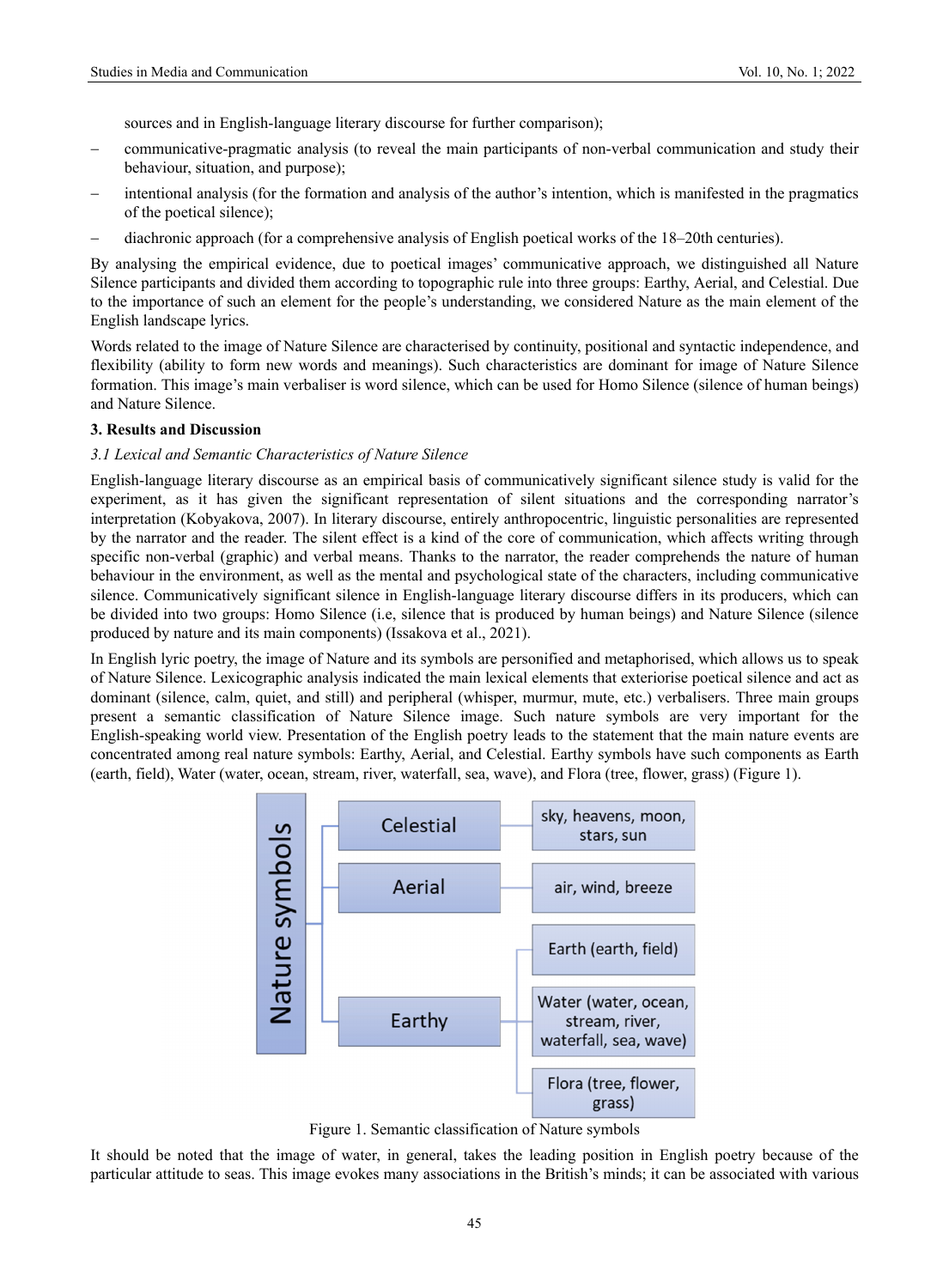objects and become an impetus for creating various poetical images. Maritime images in English poetry are closely connected with the folk tradition (Saray et al., 2021). It is a well-known fact that ancestors especially revered freshwater as a source of life and a boundary between the world of the living and the dead. Water has become the center of many proverbs, sayings, phraseological expressions, which figuratively depict human behaviour, e.g.: *still waters have deep bottoms; we never know the value of water till the well is dry; the drop wears away the stone* (Kobyakova, 2007).

On the contrary, as a component of the ocean, saltwater was perceived as the habitat of something otherworldly, incomprehensible, or hostile. The sea image in English-language poetry often contains personified elements that embody the female's insidious essence and the powerful essence of the male. Such differences in the associative understanding of this image are primarily connected with the Scandinavian mythological female deity Ran's existence, more insidious than her husband Egir, who eventually became angry with all humanity under the influence of his wife. Male sea gods embodied the ocean's power and might, while their negative qualities were considered insignificant. Perhaps that is why in English poetry and according to excerpt 1 lyrical hero often comes to the sea for advice and mental strength, and poetical silence, in turn, is the implementer of non-verbal communication between them.

(1) *That strong and delicious word which, creeping to my feet, / (Or like some old crone rocking the cradle, swathed in sweet garments, bending aside,) / The sea whisper'd me* (Whitman, 2012).

Images of Earth and Flora are also significant for English authors. In the time of primitive society, anthropomorphic and zoomorphic models of the universe were considered to be primary, and the world was identified either with animals or plants. To realise the image of silence, the flora plays a significant role in English-language lyrics, as the author creates unique pictures of quiet nature. In Excerpt 2 the image of Flora and Earth, in contrast to sea images, often appears as a calm observer of human actions, and the poetical silence produced by these symbols exteriorises the psycho-emotional state of the lyrical hero.

## (2) *Again the deathless grass, so noiseless, soft and green, / Again the blood-red roses blooming* (Whitman, 2012).

In contrast to the Earthy symbols in the English-language lyrics, the Celestial ones are distinguished, as opposed to the earthy ones, according to the principle of the mythological opposition of up-down. Celestial images of the English-language landscape lyrics are represented by such elements as the sky (heavens), the moon, stars, and the sun. In English poetry, the Sky's image is characterised by such properties as absolute remoteness, inaccessibility, immutability, transcendence, and immensity. Besides, this symbol has shown the ability to create unique images of silence. The image of the Sky and the image of the Sea are sufficiently integrated into the English-language poetical space. In this case, in excerpt 3 the celestial symbols can become as separate actors, having a quiet conversation with the lyrical hero.

(3) *"The stars," she whispers, "blindly run; / A web is woven across the sky; / From out waste places comes a cry, / And murmurs from the dying sun: "/ And all the phantom, / Nature, stands-- / With all the music in her tone, / A hollow echo of my own* (Tennyson, 2004)

In excerpts 4 and 5, as a background image, which produces poetical silence, conveying the emotional experiences and mood of the protagonist.

(4) *And, from out the silent heaven, / Silence on the town descended. Silence, silence everywhere, / On the earth and in the air* (Williams & Honig, 1962)

(5) *`T was an afternoon in Summer; / Very hot and still the air was, / Very smooth the gliding river, / Motionless the sleeping shadows: / Insects glistened in the sunshine, / Insects skated on the water, / Filled the drowsy air with buzzing, / With a far resounding war-cry* (Longfellow, 2012).

The images of the moon, stars and sun often coexist with the sky's image, and the image of Sky+Stars+Moon creates a unique image of Night in English poetry. The empirical evidence analysis made it possible to comprehend the connection between the image of Night and the image of poetical silence, because, according to chronological features, Nature Silence tends to this time of the day. The percentage confirms our conclusions – 69% of the total number of silence images are characterised by a specific daily interval.

The similarity of Night image to Nature Silence is explained primarily by the sacredness and transcendence of these concepts. Night, as we know, is a time of silence and peace, a time to immerse oneself in one's thoughts and comprehend one's existence; silence is a means of creating a quiet space; and internal communication is a tool for self-knowledge. In contrast to the night symbols, in excerpt 6, the image of Sun is characterised by rarity and explains the quiet transition from night to day, while the structure of these images indicates the emotional uplift and admiration of the author.

(6*) O Sun of Real Peace / O SUN of real peace! O hastening light! / O free and ecstatic! / O what I here, preparing,*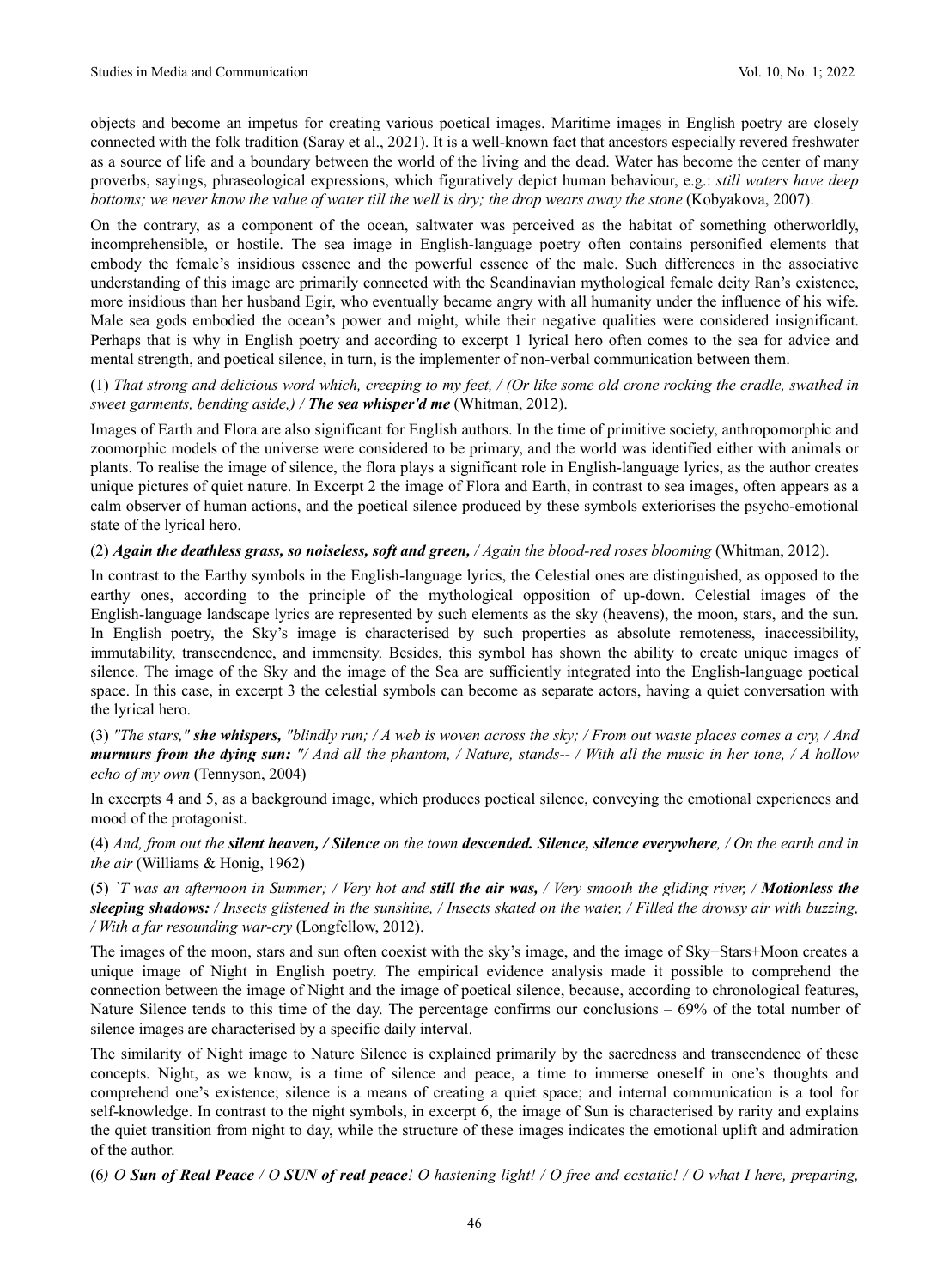*warble for! / O the sun of the world will ascend, dazzling, and take his height-- and you too, / O my Ideal, will surely ascend!* (Whitman, 2012).

Nature symbols, which have the middle position to Earthy and Celestial symbols, are Aerial substantial symbols. The auxiliary elements representing aerial symbols in English poetry are air and wind (breeze). Air is one of the fundamental elements in the worldview. The breath of wind is connected with the principle of life. By creating man, God breathed life into him, and this means that the spirit of God descends on man through the breath, endowing him with unusual qualities from unearthy physical strength. In excerpt 7, air gives the power that is not subject to any of the elements; it gives life but can easily take it away.

(7) *Sweet was the air and soft; and slowly the smoke from the chimneys Rose over roofs of thatch, and pointed steadily eastward* (Longfellow, 2012)

Or vice versa, in excerpt 8, the wind may become the most potent force of nature, which can disturb even the genuine peace.

(8) *And gladden these deep solitudes. / Where, twisted round the barren oak, / The summer vine in beauty clung, / And summer winds the stillness broke* (Longfellow, 2012).

That is why the images of Air and Wind are so significant for English-language lyrics, because it is silence and calm that can create a moving picture of the whole lyrical work.

#### *3.2 Communicative and Pragmatic Characteristics of Nature Silence*

The poetical silence is characterised by the dialogical activity in fames of the communicators' interaction. As it has already been mentioned, English poetry has its paradigm of landscape images, which can form silence dialogue communication and be characterised by expressive means. Dialogue is the most productive way of interpersonal communication based on such patterns: 1) dialogue has its procedural structure, i.e., its information flow between the participants; 2) each dialogue has its environment that connects speaker, listener, relations, tone, and atmosphere in their interaction; 3) dialogue has communicative sense as a complex of the participants' interaction (Batsevych, 2010).

The dialogue structure of communication between nature and its symbols may be either inside of the group of such symbols, e.g., Earthy symbols: participants Sea+Earth; Earth+Flora, or outside it (between substantial groups of symbols), e.g., Earthy symbols (Sea)+Aerial symbols (Wind). It should be noted that such communication is based on the linear communication model by Roman Jakobson. This model is represented by the participants of communication and language means which are used in interaction. Due to this model addresser using the language means (in our case using the lexemes of silence) makes the message (forms Nature Silence) and, with the help of it, due to the context interrelates with addressee (formation of the image of poetical silence). Thus, under ideal conditions, all factors work in this model. However, practically some components of communication can become a general focus of attention. According to this, Roman Jakobson (Jakobson, 1975) distinguished the main functions of interpersonal communication.

Consequently, an emotive function is connected with addresser, i.e., speaker's personality; referential function is connected with the subject of communication, focusing on the real world; connotative function is connected with addressee using command and exclamatory form of language; poetical function has the form of a message as dominant form; metalinguistic function is based on the code of communication; phatic function is based on the context (Jakobson, 1975).

Due to poetical silence between nature symbols, we should pay attention to using such functions as connotative (exclamatory forms of sentences to create absolute Nature Silence), poetical function (using the expressive means and stylistic devices), and phatic (maintaining the absolute silence by the addressee). It is well known that man has always tried to surpass Nature's forces and, conversely, to obey it. Such relations are reflected in English poetical texts. A man asks for advice from the forces of Nature, which, in turn, responds through exteriorising poetical silence. Homo Silence can sound in unison with Nature Silence, or they can be opposed to each other. The realisation of the connotative function most often comes from the unidirectional addressee of Nature, while a Man most often performs the phatic function in maintaining absolute silence.

As the creator of all things, God plays the role of the highest power to which both man and nature are subject. Verbal communication is based on the principle of a linear model of communication, with rhizomatic connections, where God is a one-way addressee, and Nature is an addressee characterised by permanence. God alone influences Nature's forces, realising the connotative function through exclamatory sentences, which contain a call for silence. Man, in turn, without such influence on God, can address his desires to the Supreme Power or remain in the role of observer.

Communicative act is the most general concept of communicative linguistics and communication theory; it occurs in a particular place, at the intersection of the axes of space and time, which results in discourse (text) (Batsevych, 2010).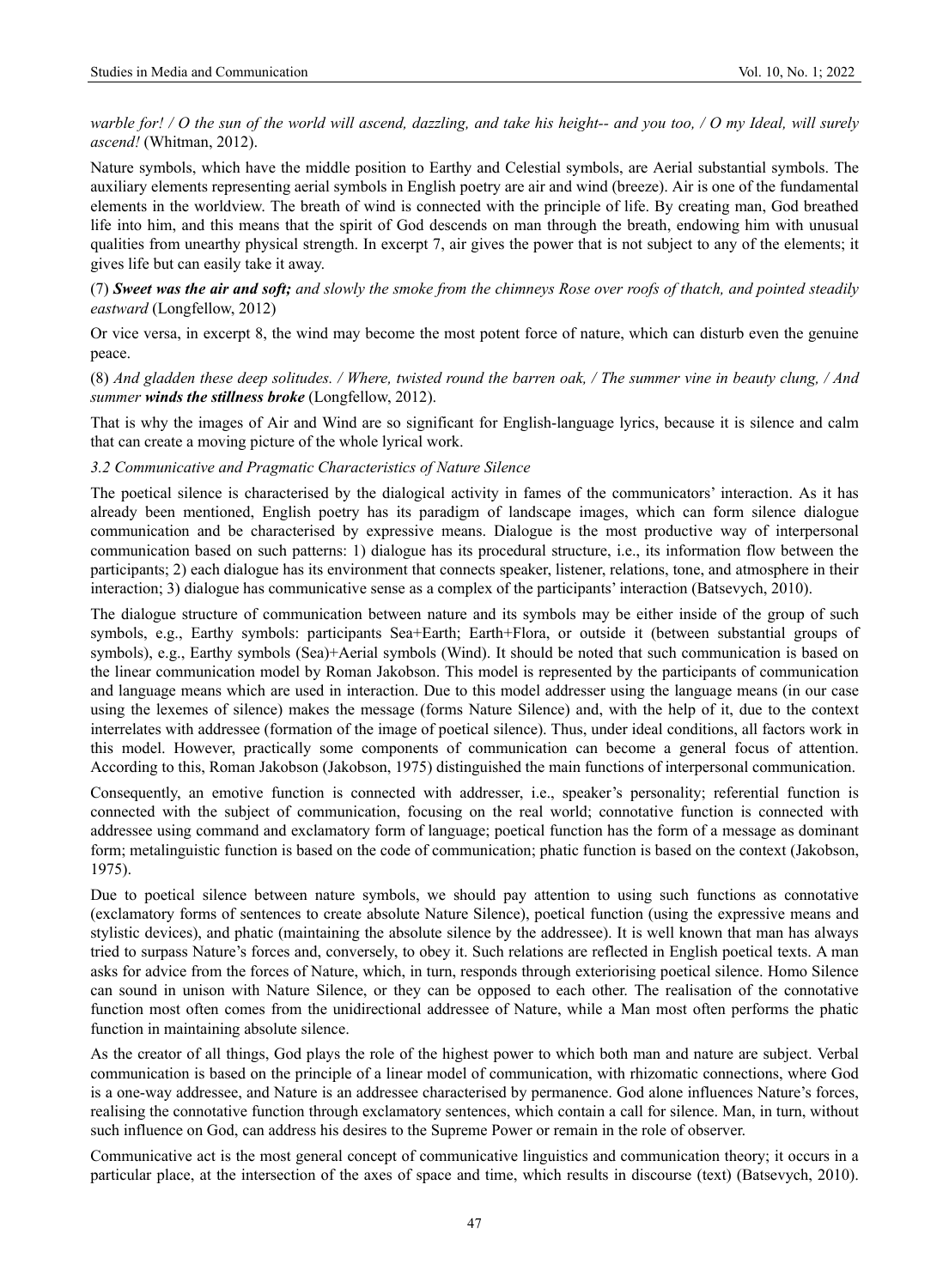Each communicative act has two components: situation and discourse. A situation is a fragment of an objectively existing reality, a part of which is a verbal act. A discourse is a verbalised speech-thinking activity, the components of which are linguistic (means of language code) and non-linguistic (means of other semiotic systems) components (Batsevych, 2010).

Nature Silence, as a communicative act, has the following components:

- 1) situation (extralinguistic aspect) objectively available extra lingual situation of communication; conditions of communication and its participants;
- 2) context (semantic aspect) implicitly or explicitly expressed meanings that exist and are part of the situation;
- 3) presupposition (cognitive aspect) the area of intersection of individual cognitive spaces, in particular the understanding of the situation;
- 4) communication (linguistic aspect) the product of direct creation (Batsevych, 2010).

These components are used during the implementation of the communicative act of silence in the English-language literary discourse (Figure 2). According to Figure 2, wind, aerial symbols, night objectively exist as an extralingual situation of communication. Their inner meaning is revealed by verbal markers of silence. Thus, Nature Silence contains certain motives which substantiate the essence of Nature Silence as the product of direct creation.



Figure 2. Communicative act of silence in English literary discourse

To create Nature Silence, authors should use both external factors (speaker, environment of communication and way of sense creating) and internal factors (nature silence, motives of nature silence, and understanding of constitution and context). It should also be noted that the communicative act occurs at several stages: 1) message implementation; 2) message sending; 3) message delivery; 4) message receiving; 5) message processing (Batsevych, 2010).

The communicative act of silence is preceded by the operation of forming a message (origin), and the source of the communicative act is the intention of the addressee, namely, the author of the literary work. The communicative intention is a meaningful or intuitive intention of the addressee, which determines the internal program of speech and its implementation (Batsevych, 2010).

Implementing the inner speech program determines the speaker's strategies and tactics to optimise the speech impact on the recipient. In this way, the meaning of the message is considered through the prism of perception. The purpose of the sentence we say is that the listener understands what we are saying and why we say it. Modern understanding of intention involves emphasising its cognitive nature  $-$  it is considered as a mental state and cognitive construct, determined by motive and purpose, as the speaker's idea, who has a volitional attitude. Intention plays an essential role in speech acts' cognitive scenario, influencing language tools for speech formation (Bezyhla, 2007).

Due to Liliia Bezyhla's (2007) research, we understand communicative intention as a kind of person's mental representation, which is the desire of the speaker to convey to the addressee a specific focus of his consciousness on the external objects and states of things, thus influence him. There are several purposes of communicative intentions, such as follows: 1) motivation as a system of motives with a dominant motive; 2) circumstances, conditions of communication, environment; 3) probabilistic experience related to the model of the future, i.e., the ability to predict; 4) the task (purpose for which the action is performed), i.e., the correlation of the model of the future with the immediate and future (current) action (Orazbayeva & Nurgali, 2017). Pragmatic aspects of communication are related to subjects' interaction through language (code) (Kohut, 2021). The pragmatics of poetical images of silence manifest in two vectors: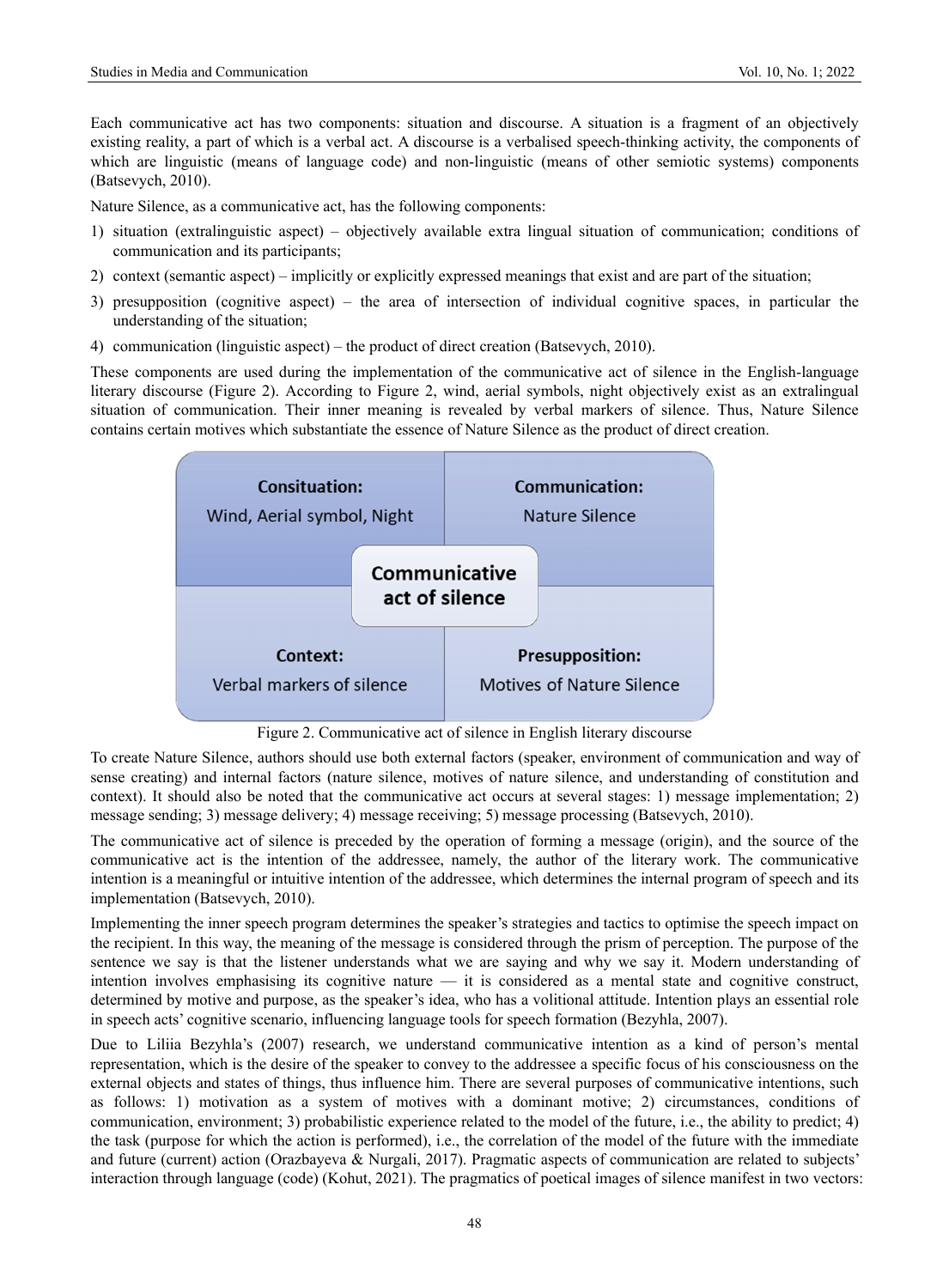internally — when nature and its symbols affect each other, creating the effect of absolute silence, and externally when the finished poetical image of silence affects the recipient, creating motive and associative sketches in his mind.

When we speak about the pragmatic basis for creating a poetical image of silence, it should be noted that it is primarily related to the motive orientation of the entire poetical work and the circumstances under which it was created. The motive with the action code is embedded in the author's intention, and the author's intention with the motive and action code is embedded in the text concept (Nurgali et al., 2013). The cultural experience of the author is also an integral part of building a well-motivated image. As the main, or dominant, motive of poetical silence in English landscape poetry, we have chosen the motive of idealistic admiration for nature silence.

(9) *When Spring adorns the dewy scene, / How sweet to walk the velvet green, / And hear the west wind's gentle sighs, / As o'er the scented mead it flies!* (Moore, 2004)

(10) *Music that floods the soul in waves of delicious sound, / Music that gushes fresh, spontaneously around, / Music in every voice and murmur of nature found, / These are the themes of song* (Moore, 2004).

The excerpts 9, 10 illustrate the author's love for quiet, silent nature, while in the first case, the lyrical hero enjoys the quiet, calm wind: *hear the west wind's gentle sighs*, while in the second example, nature silence is associated with music that fills the poet's soul: *Music in every voice and murmur of nature found*. Interestingly, the beauty of the silent nature in poetry is most often associated with the beauty of the native land (Khaybullina et al., 2020; Kostyuk, 2021). Nature silence and the author's admiration create a real motive of love for the native land. In excerpts 11, 12, due to the author's intentions, the native land turns into such a desirable "quiet" part of the world for a quiet and sweetheart.

(11) *FIVE years have passed; five summers, with the length / Of five long winters! and again I hear / These waters, rolling from their mountain-springs / With a soft inland murmur. — Once again / Do I behold these steep and lofty cliffs, / That on a wild secluded scene impress / Thoughts of more deep seclusion; and connect / The landscape with the quiet of the sky* (Eliot, 1910)

# (12) *But the native air is pure and sweet* (Lehman, 2006).

The author continually mentions the beauty of his native land, and the poetical silence explained by verbalisers *a soft inland murmur, the quiet of the sky, native air is pure and sweet* create the perfect image of calm Motherland. The world of silence and silent space characterises the lyrical hero's spiritual sphere, who is in a state of reflection, engaged in self-knowledge, and tries to organise his thoughts and feelings. In English lyric poetry, the motive of admiration becomes primary to creating another, which is primarily associated with the harmony of nature and man. Nature, in excerpt 13, assumes the role of a silent interlocutor, who with his tacit consent supports man. Also, Nature Silence can act as a full-fledged communicator, a participant in the communicative process.

(13) *And that night, while all was still, / I heard the waters roll slowly continually up the shores, / I heard the hissing rustle of the liquid and sands, as directed to me, whispering, to congratulate me* (Whitman, 2012).

# (14) *Where to answering, the sea, / Delaying not, hurrying not, / Whisper'd me through the night, and very plainly before daybreak* (Lehman, 2006).

In excerpt 14, the nature phenomenon of Sea, which is part of the earthy symbols, assumes the only interlocutor of the lyrical hero and, with the help of the silence verbaliser *to whisper*, can maintain a quiet conversation with the hero. In English poetry, the harmony of man and nature can be explained not only through metaphorical conversation. In general, landscape poetry, and in particular poetical silence, play not the least role in conveying the author's or lyrical hero's feelings. In excerpt 15, such coexistence is integrated into the poetical text in the form of a motive of the beauty of quiet nature and love.

# (15) *Nor the round sunshine that shine to all; / Her light shall into darkness change; / For her the green grass shall not spring, / Nor the rivers flow, nor the sweet birds sing, / Till Love have his full revenge* (Tennyson, 2004).

The author's intentions are primarily aimed at showing the reader the dependence of feelings on nature's moods in a poetical word. Explicit silence, verbalised by descriptive units such as *the green grass shall not spring, nor the rivers flow, nor the sweet birds sing* conveys the pensive mood of nature and its phenomena and their resolute desire for silent behaviour: *Till Love have his full revenge.* Besides, the image of silence can be gradually transformed under the influence of the author's mood and turn into dullness and deafness of nature concerning man, which is a sign of nothingness. So, we can talk about the next motive of poetical images of silence, namely the motive of the bliss of silent nothingness. In general, images of silence and death are characterised by close connections not only in poetical texts. This correlation can be traced back to the cultural level of understanding the image of silence. Such understanding of a silence concept also exists in the treatises of mystical philosophical and religious currents. Silence has always been perceived as synonymous with humility, peace and harmony. This motive shows a high degree of integration into the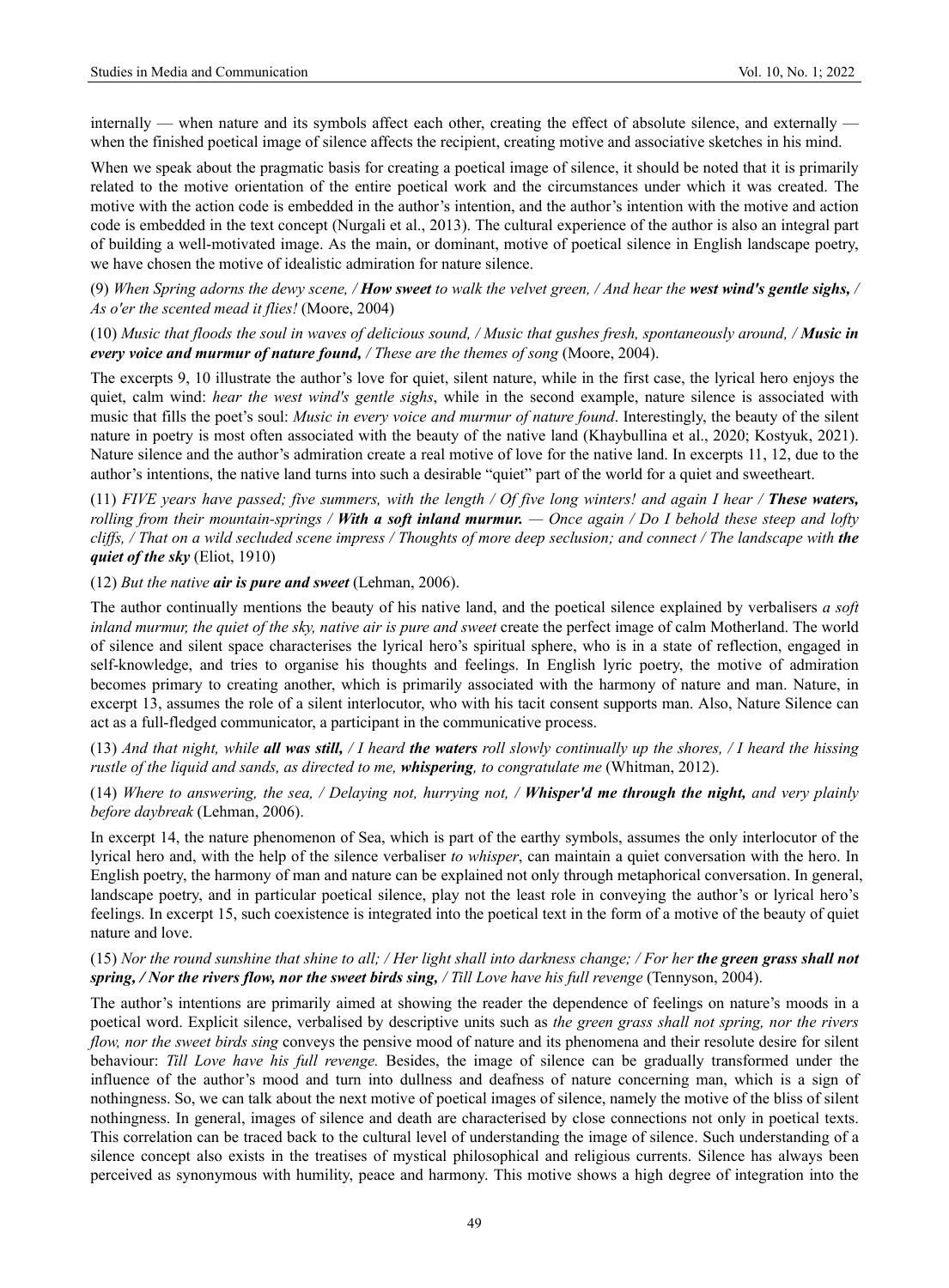poetical work.

(16) *She looks, and her heart is in heaven: but they fade, / The mist and the river, the hill and the shade; / The stream will not flow, and the hill will not rise, / And the colours have all passed away from her eyes!* (Eliot, 1910).

In excerpt 16, example is characterised by both the implicit image of silence, represented by descriptive constructions such as *the stream will not flow, and the hill will not rise* and the implicit image of death. Descriptive constructions play the role of a background on which tragic events unfold. Quantitative analysis of examples of such motive direction has once again confirmed a relatively high degree of integration into the English-language poetical work, the percentage of which is 32%. This motive is closely related to the motive of transcendence of the quiet night.

(17) *I woke, and we were sailing on / As in a gentle weather: / 'Twas night, calm night, the moon was high; / The dead men stood together* (Eliot, 1910).

In excerpt 17, the author shows the magic of a quiet night, when all living things freeze, while the world of the afterlife begins to come to life in poetical spaces. Another background motive of poetical silence is shown in excerpt 18 and represented by components that create the motive of peace and absence of war.

(18) *And in silence all the warriors / Broke the red stone of the quarry, / Smoothed and formed it into Peace-Pipes* (Longfellow, 2012).

The background silence is characterised by people's desire to create a peaceful space, mutual understanding, and peace. Silence can characterise a whole space, subject to continuous peace without war.

(19*) Winding across wide water, without sound. / The day is like wide water, without sound, / Stilled for the passing of her dreaming feet / Over the seas, to silent Palestine, / Dominion of the blood and sepulchre* (Lehman, 2006).

In excerpt 19, the author, describing a charming quiet day, *The day is like wide water, without sound, / Stilled for the passing of her dreaming feet*, shows the desire of the lyrical hero to get to the already peaceful Palestine, *Over the seas, to silent Palestine, where the war had previously taken place, Dominion of the blood and sepulcher*.

The study of the empirical material revealed that, depending on the analysis perspective, silence can change the scope of its presence in work, becoming the leading background. The pragmatic specification of poetical images of silence is shown in Figure 3. Due to the motives of harmony of nature and man, the poetical silence assumes the communicator's prominent role, a participant in the action, becoming the plot's protagonist. This includes motives of harmony of man and nature and of love for the Motherland. The motive of bliss of silent nothingness, the motive of peace and absence of war, poetical silence act as a background where the poetical work's main events.



Figure 3. The main motives of the poetical image of silence

# **4. Conclusions**

The basis of poetical silence as a product created by the author's intentions and worldview is a non-verbal communicative situation; the participants are nature and its symbols in the literary discourse – the vector of perception changes from purely human qualities to purely natural ones. Thus, we note that the image of silence in English-language literary discourse is considered in terms of the main, or dominant, motive, which is realised in poetry more rarely than the background. The dominant function of silence as a background is to unfold events and create the work of art's vibrant colour. In the communicative-pragmatic mode, the processes of materialisation are involved poetical silence in the communicative act. Linguo-creativity of the poetical image of silence is a combination of the principles of addressing and anthropocentrism.

The promising vector of our further investigations is connected with the idea to comprehend communicative silence in a diachronic dimension based on literary discourses of the English and Ukrainian languages.

# **References**

Aimukhambet, Z. A., Abdilmanatkyzy, A., Baitanasova, K., Seiputanova, A., & Kurmambayeva, K. (2017). The poetic